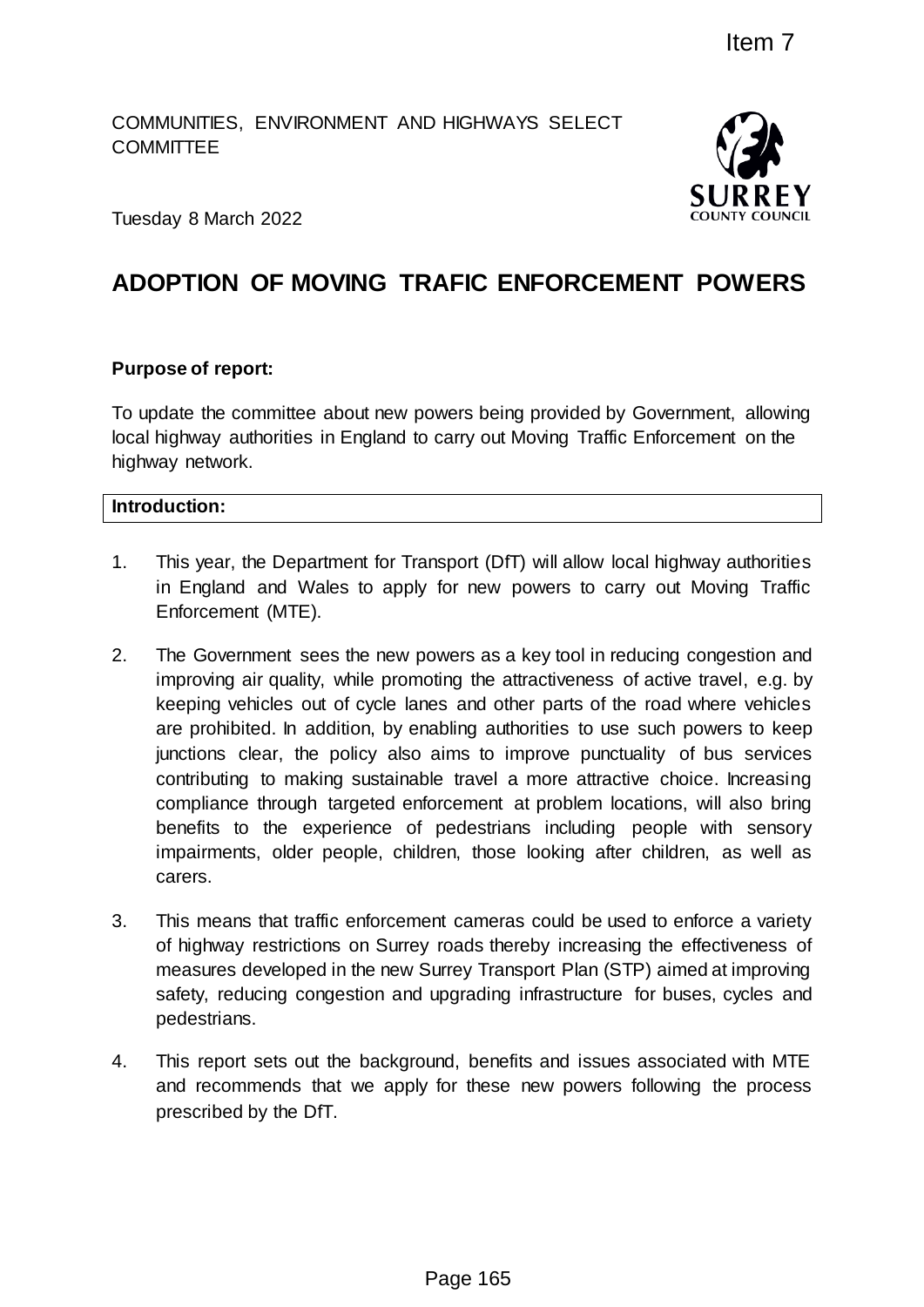#### **Background**

- 5. The Traffic Management Act 2004 (TMA) introduced civil enforcement of traffic offences in England and Wales (as opposed to enforcement by the police under criminal law). Part 6 of the Act allows local authorities (who are the Traffic Authority) to apply for powers to enforce contraventions such as parking and moving traffic offences. Following its introduction, Surrey County Council decided to adopt Civil Parking Enforcement (CPE) powers which then transferred the responsibility for parking enforcement to us from the police in a phased transition between 2005 and 2008.
- 6. However, when it was introduced, Part 6 was not fully enacted by Parliament, and local authorities outside London have not been allowed to use cameras to enforce moving traffic offences (e.g. enforcement of banned turning movements, no entry restrictions, stopping in yellow box junctions etc), this responsibility remaining with the police.
- 7. The DfT have now announced that they will make new regulations during 2022 that would enable local highway authorities outside of London to use these powers. The process is subject to the Parliamentary timetable; however, the current expectation is that statutory operational guidance will be issued in March, followed by the new regulations coming into force in June. To be given these powers, authorities will need to apply to the DfT demonstrating they have selected potential enforcement sites following the prescribed process.
- 8. Local highway authorities will be able to apply for these new powers from February 2022 onwards, and the DfT is aiming to start making Designation Orders providing the Part 6 powers to successful applicants in the second half of this year.
- 9. The DfT have issued preliminary guidance about these new powers, which can be used to enforce a range of highway restrictions (including yellow box markings, banned turning movements, parking in cycle lanes etc). A full list of restrictions covered by the new powers are set out in **Annex 1**. The rationale for providing these powers is that they are seen as a key tool in helping deliver transportation and environmental objectives to reduce congestion and improve facilities for buses, cycles and pedestrians, particularly vulnerable road users.
- 10. Only council areas already designated as civil enforcement areas for parking contraventions (such as Surrey) may be designated as areas for moving traffic enforcement.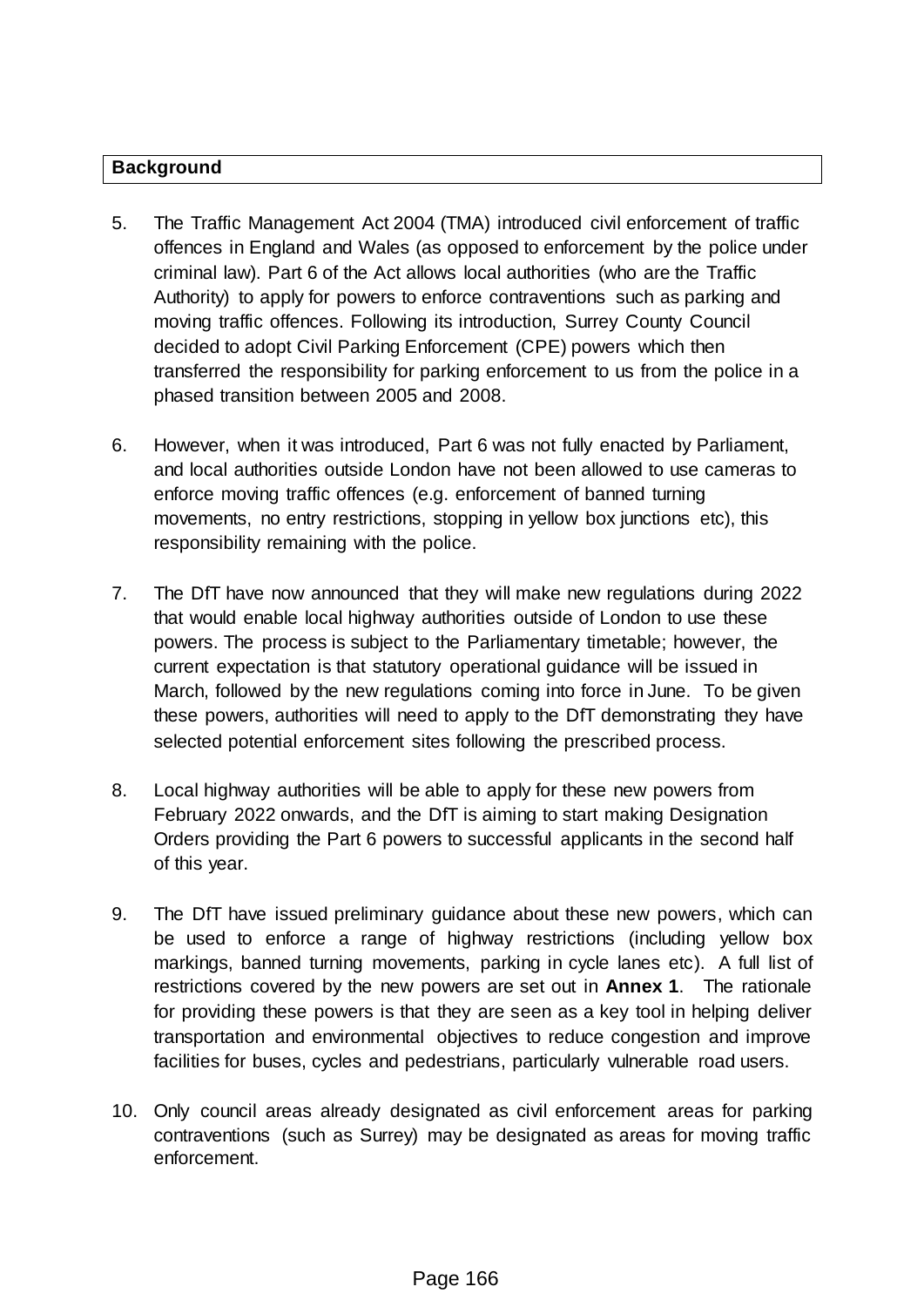11. The DfT are also taking this opportunity to rationalise existing bus lane enforcement legislation and bring it into line with the new MTE processes described in the report.

#### **How could it work in practice?**

- 12. It is expected that the process will be very similar to moving traffic enforcement already being operated by London authorities and Cardiff City Council, and the DfT's early guidance has been based on experience in these areas. The method of enforcement is also similar to that of CPE which operates in Surrey and widely across the UK.
- 13. There are a wide range of offences that could be enforced under these powers (as shown in **Annex 1**), and potential locations could be anywhere on the highway network within the county (excluding motorways, trunk roads and private roads). In practice, only the video evidence provided by a type-approved camera (i.e. static or mobile in a vehicle) will be sufficient for enforcement purposes.
- 14. It is anticipated that the benefits of camera enforcement could be utilised for a number of purposes including:
	- **Road Safety Schemes** in some cases it is not possible to use engineering measures alone to reduce casualties at specific locations and traffic enforcement cameras could be used to reinforce restrictions and prohibitions (e.g. banned turns etc)
	- **Environmental protection** traffic cameras could be used to enforce (Heavy Goods Vehicles) HGV restrictions or other traffic prohibitions.
	- **Congestion reduction** cameras could help make yellow box markings and some clearways more effective.
	- **Active travel schemes/cycle lanes** in some cases camera enforcement maybe required to prevent parking and driving on cycle routes or in pedestrian areas.
	- **Liveable Streets and school zones** enforcement cameras could be used to enforce new initiatives such as these but still facilitate legitimate access where required.
- 15. It is anticipated that there will be requests for enforcement cameras at a range of locations from Surrey County Council (SCC) Highways and Transport Teams, Surrey Police, Members, residents, accessibility and cycle groups, amongst other stakeholders. In due course, the Council will be able to set out more detail about the criteria and methods by which a traffic enforcement camera could be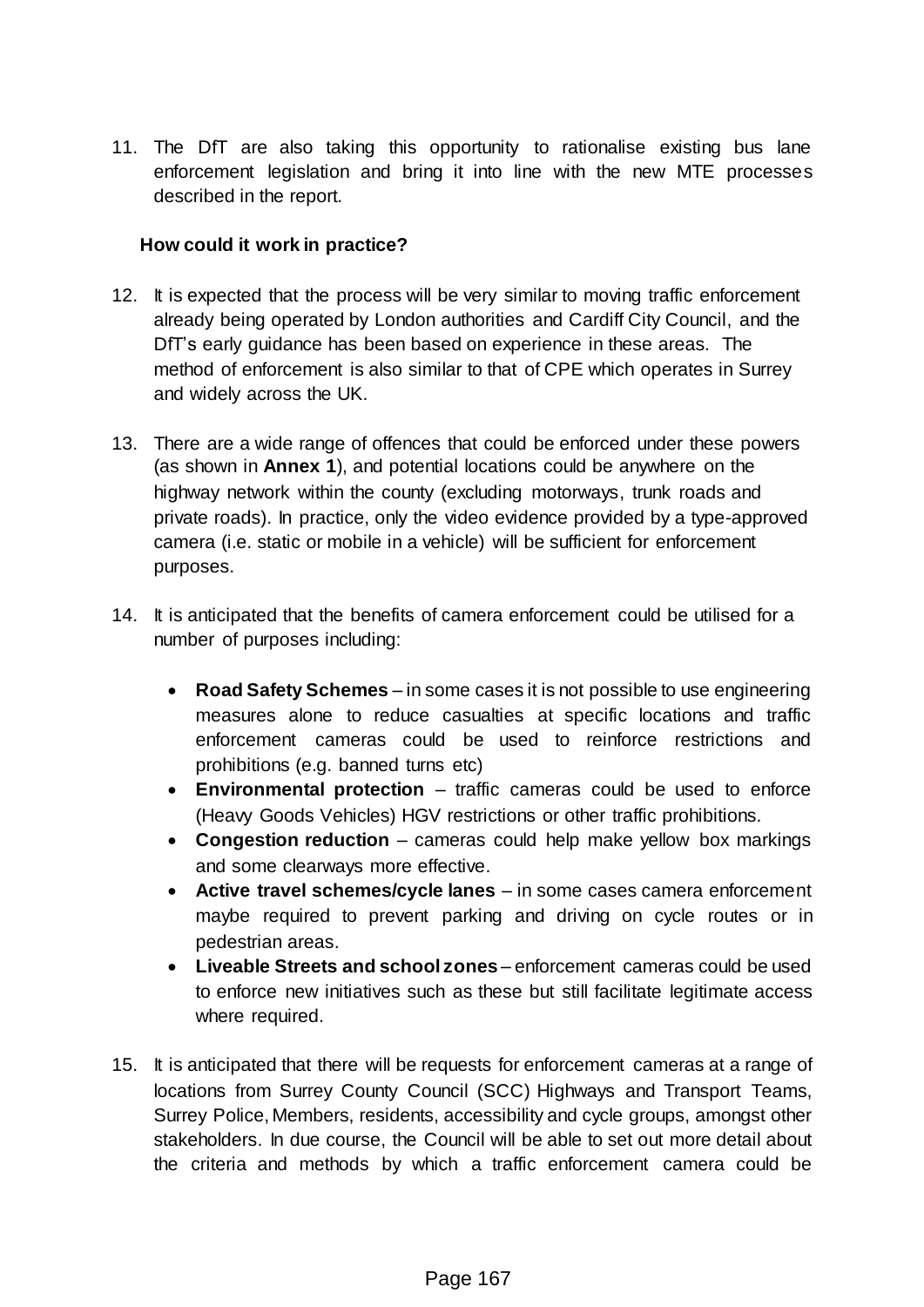requested as the policy is developed (and when the draft Statutory Guidance is published by the DfT from March).

- 16. In all circumstances, traffic cameras would only be used to enforce existing or new highway restrictions (and only those listed in **Annex 1**) on the highway that were backed up by a Traffic Regulation Order (TRO) where required. It should be noted the new enforcement powers do not include most parking offences or pavement parking.
- 17. The DfT have so far set out guidelines that local authorities must follow when deciding where to use traffic enforcement cameras. This is likely to become part of the statutory guidance for the use of MTE powers later in the year. Key requirements include:
	- A survey of the existing road layout particularly road signs and markings to determine if they are visible or potentially confusing to motorists. This should also determine whether the restriction can be readily adhered to.
	- A determination of compliance levels observed or recorded at the location. This could come from a number of sources including accident data, police records or surveys. It would not be necessary or cost effective to install a potentially expensive camera in a location if compliance levels were already generally good.
	- A minimum six week public consultation about the placement and use of each proposed enforcement camera will also be required in advance. This could also pick up feedback and observations from the public/highway users about traffic behaviour at the location and might indicate alternative solutions would be preferable.
- 18. For new schemes, it is quite possible that an enforcement camera could be installed because it may be integral to making a restriction effective. For example, a new pedestrian zone that had exceptions for loading and deliveries could be regulated by a camera at the entry point. The use of a camera would be part of the initial scheme consultation process, along with the TROs.
- 19. When an enforcement camera is installed, camera warning signs would also be placed alongside the regulatory restriction signing to improve compliance. Publicity and awareness campaigns should also be planned to suit the circumstances of the situation.
- 20. This public engagement is intended to communicate the rationale for, and benefits of, moving traffic enforcement to residents and businesses to promote understanding, acceptance and compliance.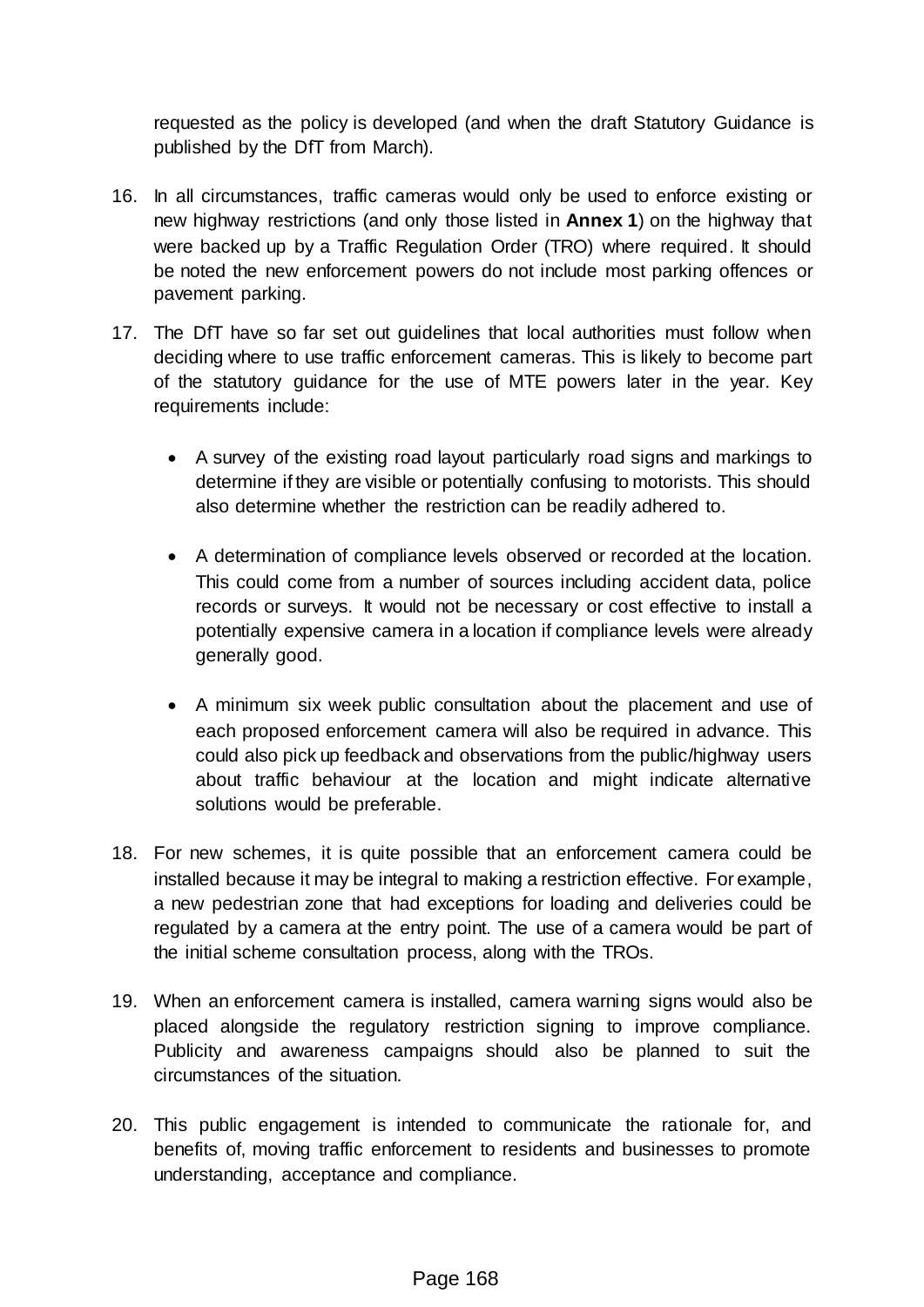- 21. In addition, it is expected that the DfT will stipulate that warning notices must be sent for a period of six months from the installation of a camera, when motorists commit an offence for the first time. Subsequent offences by the same vehicle/keeper would receive a Penalty Charge Notice (PCN).
- 22. All camera equipment will need to be type-approved and comply with standards set by the Vehicle Certification Agency. There will also be some practical limitations with their placement, particularly in rural areas because of the need for a mains power supply.

## **Financial Issues**

- 23. The DfT has determined two bands for the level of penalty charge payable for moving traffic contraventions, in the same way that there are two bands for parking contraventions. Band 1 would see the charge at £60 (reduced to £30 if paid within 21 days) and Band 2 at £70 (reduced to £35 if paid within 21 days). In Surrey, parking charges are set according to Band 2 and so it is recommended that we adopt the same band (£70) for moving traffic contraventions, as it would send out the wrong message to suggest that a moving traffic contravention, such as driving the wrong way along a one way street, is less serious than, for example, parking on a single yellow line. Representations can be made against a PCN to the enforcing council and there will be an adjudication service to arbitrate when there is a dispute in a very similar way that CPE operates*.*
- 24. Depending on the location and type of restriction to be enforced, traffic enforcement cameras can cost between £15,000 and £25,000 and up to £700 per month to operate and maintain. There are additional costs associated with dealing with representations against PCNs and adjudication. Some types of restriction might also require more than one camera for effective enforcement.
- 25. Ideally, traffic enforcement cameras will be self-financing (i.e. the fines will cover the costs associated with operating them), but this will not always be the case. The Council will therefore need to ensure that our site selection policy also considers the business case for the installation and particularly, the financial implications involved.
- 26. For example, at a site with very poor compliance levels, a camera could potentially be justified and is likely to cover its costs from the fines issued. In time, if compliance improved, the cameras could be moved elsewhere or rotated between different sites as necessary thereby reducing overall costs. In other cases, where a camera is considered necessary but unlikely to be self-financing,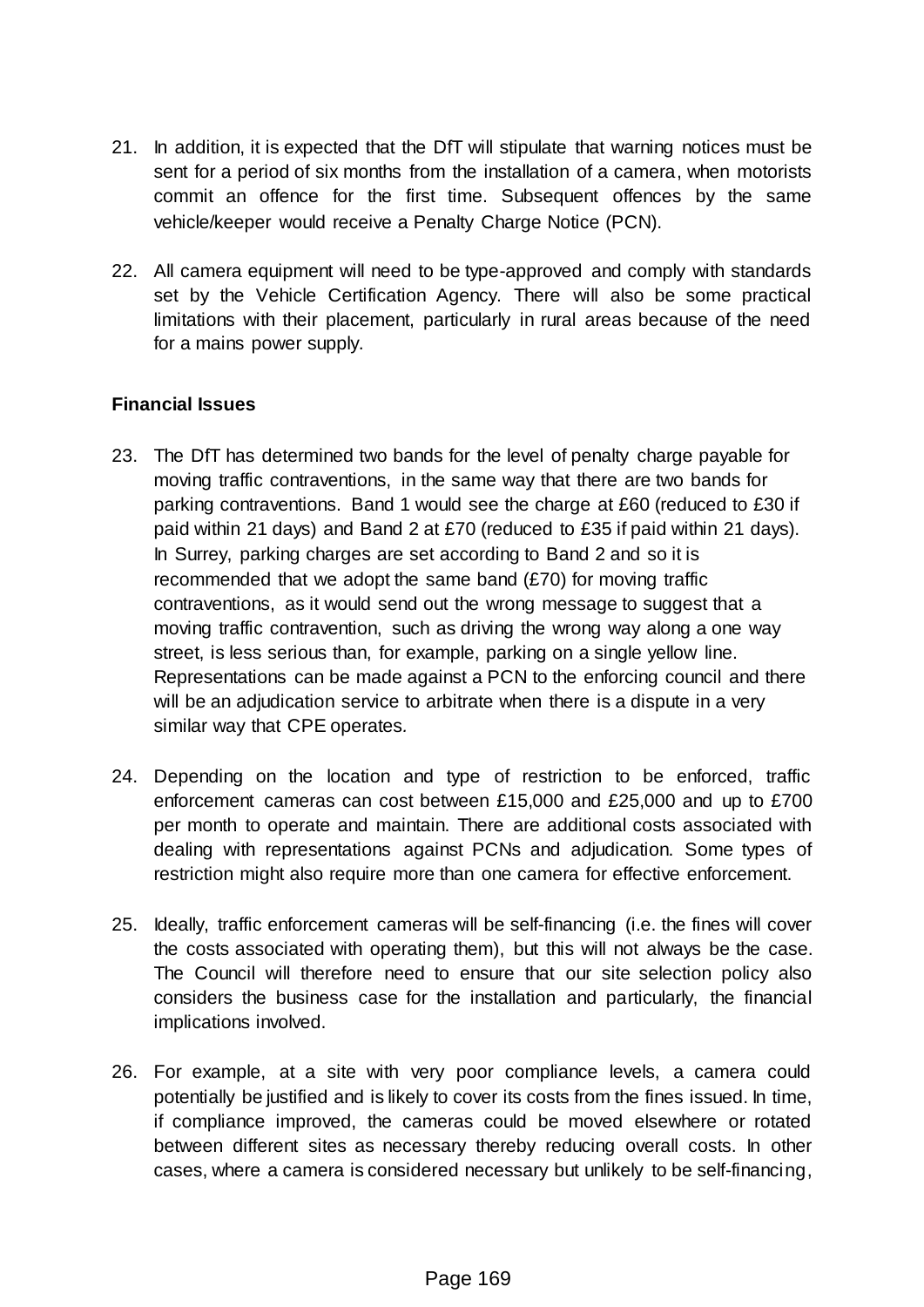alternate funding will need to be secured. Any surplus income generated as a result of MTE will, by law, need to be allocated towards transport or environmental improvement schemes, in a similar way to parking enforcement surplus.

#### **The application process**

27. In order to allow local highway authorities outside London to take on Part 6 powers the DfT will pass new legislation through Parliament, and as mentioned previously, this is likely to happen between March and June 2022. Guidance about the application process for local authorities has been published by the DfT and is as follows:

*Application for Part 6 power will be made in the form of an application letter to the DfT confirming it has the authority of the council. The letter will also confirm the authority has:*

*a) Consulted the appropriate Chief Officer of Police;*

*b) Carried out a minimum six-week public consultation on the detail of planned civil enforcement of moving traffic contraventions. Consultations should include the types of restrictions to be enforced and the location(s) in question;*

*c) Considered all objections raised and has taken such steps the Council considers reasonable to resolve any disputes;*

*d) Carried out effective public communication and engagement as the Council considers appropriate, for example using local press and social media, and that this will continue up to the start of enforcement and for a reasonable period thereafter;* 

*e) Ensured all moving traffic restrictions to be enforced will be underpinned by accurate Traffic Regulation Orders, and indicated by lawful traffic signs and road markings;*

*f) Ensured all the relevant equipment has been certified by the Vehicle Certification Agency specifically for moving traffic contraventions. g) As part of ensuring that TROs and traffic signs are accurate and lawful, applicant local authorities are encouraged to take the opportunity to identify and remove any signs that are either obsolete or no longer necessary, whether or not relating directly to the restriction being enforced.*

28. It will only be possible to submit our application when the Council has completed the steps outlined above. The DfT have confirmed that our application would only need to relate to one or two sites where we initially propose to place enforcement cameras. They will review our application and, if approved, will make a Designation Order that will provide the Council with Part 6 powers. Once the Designation Order has been made, it will be possible to install additional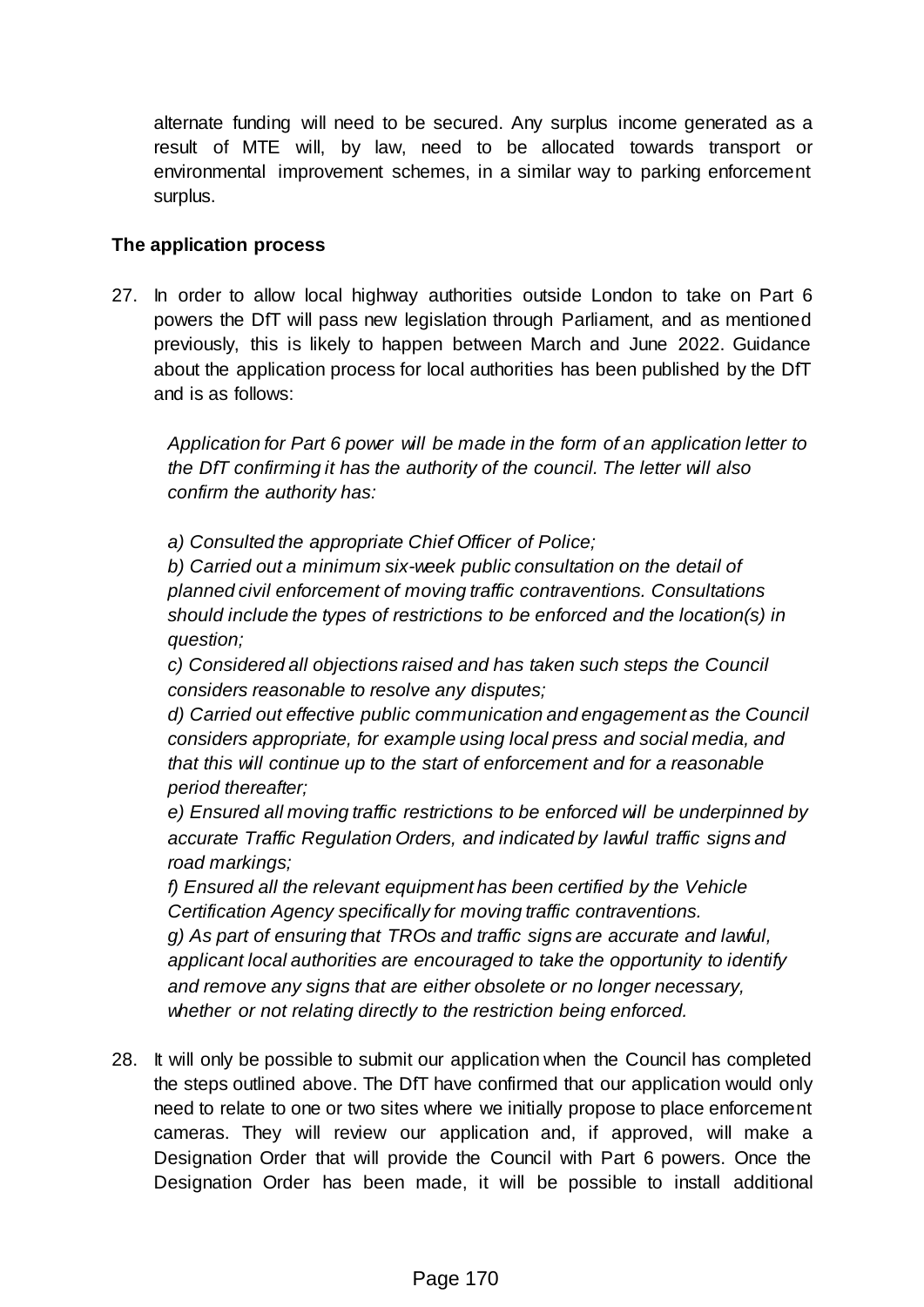enforcement cameras without further reference to the DfT subject to following steps a) to g) above for each location.

#### **Site Selection**

- 29. An officer working group has been set up to evaluate the Council's priorities for the deployment of traffic enforcement cameras. Members of the group cover a range of areas including road safety, traffic management & streetworks, local highways, transport planning, passenger transport and parking. The group will be expanded to include officers from the environment team.
- 30. Considering the variety of potential restrictions that could be enforced with cameras, the highest immediate priority is likely to be those related to road safety or congestion alleviation.
- 31. An initial evaluation of 'Road Safety Working Group' accident cluster sites across the county indicated that there are not currently any of these locations that would benefit from a traffic enforcement camera, although this could change over time as accident data is analysed and remedial schemes developed. Going forward, traffic enforcement cameras could be considered as part of a range of options that are available to improve road safety. (There is a distinction between traffic enforcement cameras and safety cameras which are used for speed enforcement and at traffic signals to improve red light compliance, both widely used as casualty reduction devices)
- 32. In terms of congestion alleviation, one of the main benefits of traffic enforcement cameras is that they can be used in conjunction with yellow box markings to help keep junctions clear and prevent blocking and so holding up traffic flows. Consequently, we are in the process of evaluating the effectiveness of yellow box junctions at the busiest and most congested parts of the highway network in Surrey.
- 33. In April 2021, we introduced a lane rental scheme which operates by imposing a financial penalty for carrying out roadworks on the busiest parts of the highway network at the busiest times of day. Further information [is available here.](https://www.arcgis.com/apps/webappviewer/index.html?id=bc612edf9a7647c08360c9d658c0757c) The extent of the lane rental scheme (and the roads where it applies) is clearly defined and was therefore used as the basis for a search area. Junctions with yellow box markings in the area were identified and then, using CCTV coverage where possible, surveys will be undertaken to determine the effectiveness of yellow box markings. These compliance surveys will help indicate where to focus further investigation into the possible use of enforcement cameras.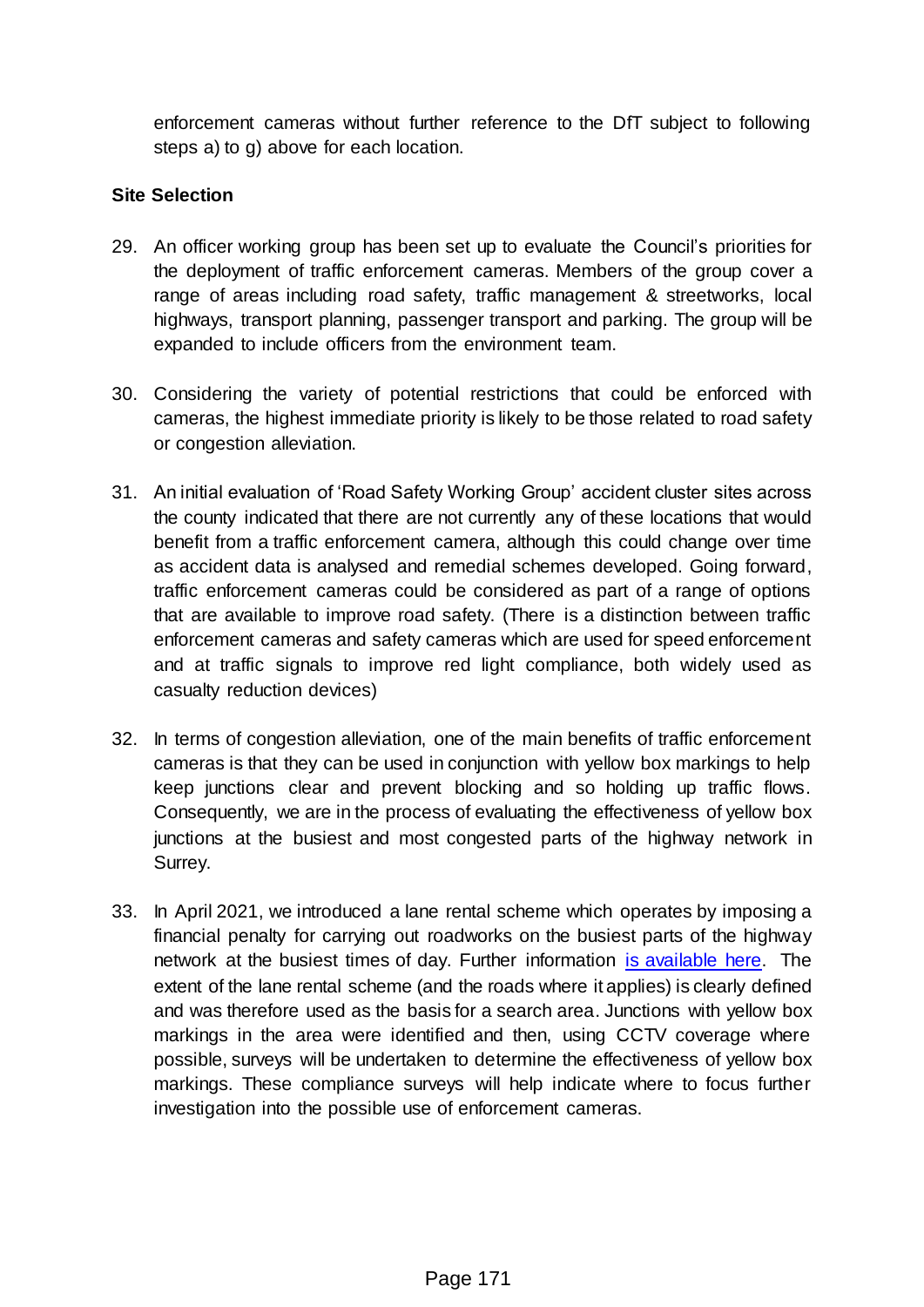- 34. The survey and investigation work is likely to be completed in March, after which time officers will start preparations for a six week public engagement and consultation process about any proposed sites.
- 35. In terms of the public engagement campaign, this will involve as a minimum, SCC web pages, social media and press releases. This will be developed with our Communications and Engagement Team.
- 36. It is recommended that the Director for Highways and Transport is delegated the authority in consultation with the Cabinet Member for Transport and Infrastructure, and Local Members to agree the sites that are selected by the investigation and put forward in the Council's camera enforcement application.
- 37. Subject to a successful application to the DfT in May and approval later this year, the Council will then be able to evaluate further sites following the process set out above. These would be put forward from a range of sources as described above, and the Council's policy on MTE will develop over the coming year and beyond as experience grows.

## **Procurement Route**

38. It is proposed to deliver MTE with the assistance of a contractor who will supply, maintain and operate the majority of the enforcement functions. The Council will, however, need to set up a back office to deal with appeals and representations as well as other responsibilities set out in the statutory guidance.

## **Conclusions:**

- 40. Moving Traffic Enforcement will enable the council to help achieve some of its Community Vision 2030 objectives, including that:
	- Residents live in clean, safe and green communities, where people and organisations embrace their environmental responsibilities; and
	- Journeys across the county are easier, more predictable and safer.
- 41. In addition, as part of our organisational strategy, Surrey County Council wants to work in partnership with residents, businesses, partners and communities to collectively meet challenges and grasp opportunities. Traffic enforcement cameras provide an option to assist in making travel and transportation schemes more effective and could be a key tool in helping deliver transportation and environmental objectives to reduce congestion and improve facilities for buses, cycles and pedestrians, particularly vulnerable road users.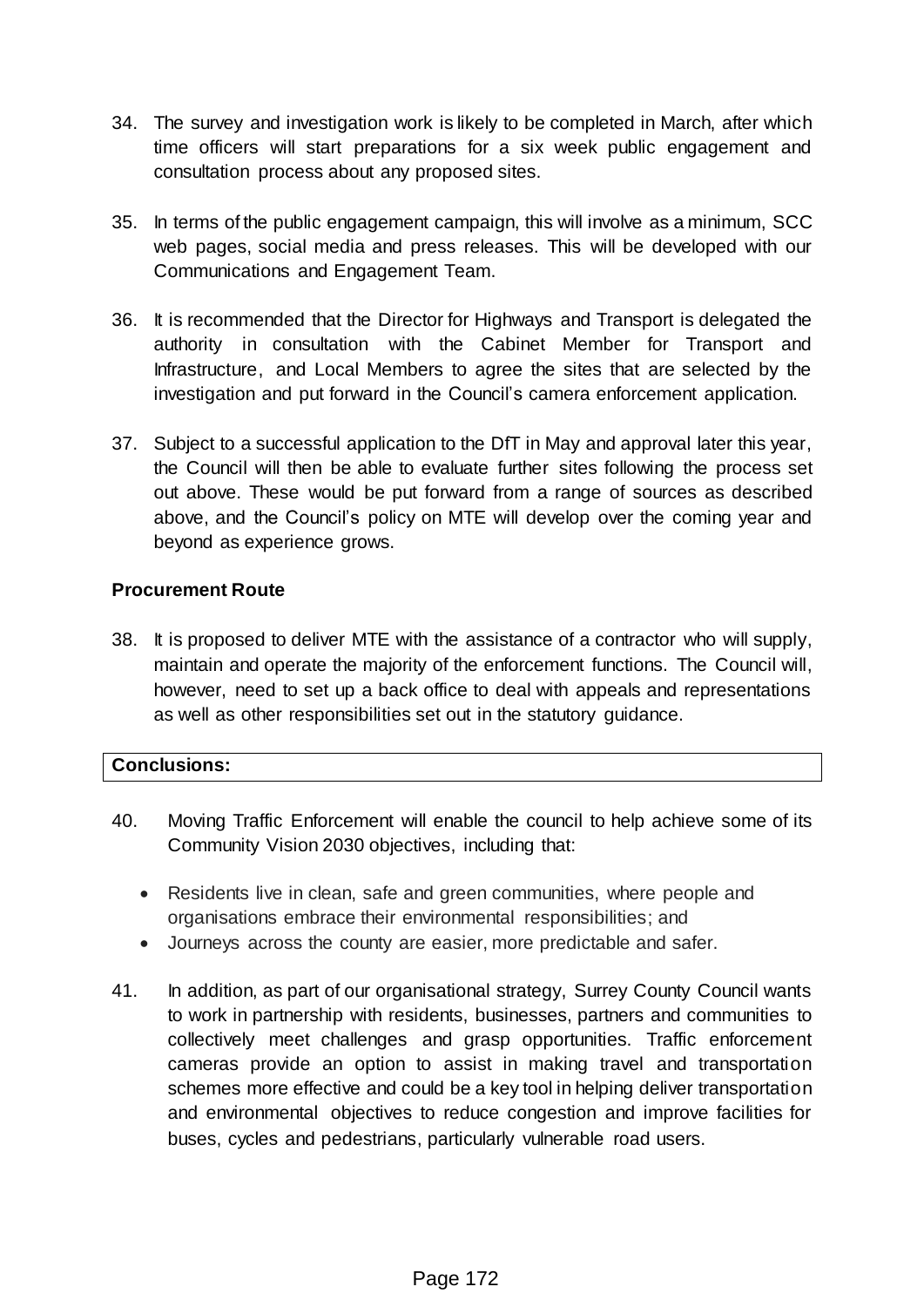#### **Recommendations:**

The Select Committee are asked to consider and comment on the following draft recommendations to Cabinet:

- a) To make an application to the DfT for powers to enforce moving traffic contraventions in accordance with Part 6 of the Traffic Management Act 2004.
- b) To delegate the management of operational policy regarding camera site selection and operation to the Director for Highways and Transport in consultation with the Cabinet Member for Transport and Infrastructure;
- c) To delegate the authority to approve future camera enforcement sites to the Director for Highways and Transport in consultation with the Cabinet Member for Transport and Infrastructure and the divisional member
- d) To approve the setting of PCNs to be issued with MTE at the higher level (£70) for moving traffic contraventions.
- e) To agree to receive annual reports on the effectiveness of MTE by the Cabinet Member for Transport and Infrastructure.
- f) To delegate authority to make decisions about the use of any surplus income to the Director for Highways and Transport in consultation with the Cabinet Member for Transport and Infrastructure.
- g) To begin a procurement process to appoint a supplier for 'Civil Enforcement services' with the outcome being reported back to the Cabinet for approval prior to award.

#### **Next steps:**

- 42. Subject to Cabinet agreement, officers will continue with the preparation to make an application to the DfT for MTE powers as set out above. A procurement process will also begin that will need further Cabinet approval prior to award of contract.
- 43. The Council's policy regarding MTE will be developed in line with the statutory guidance to be published this year and feedback from Members.